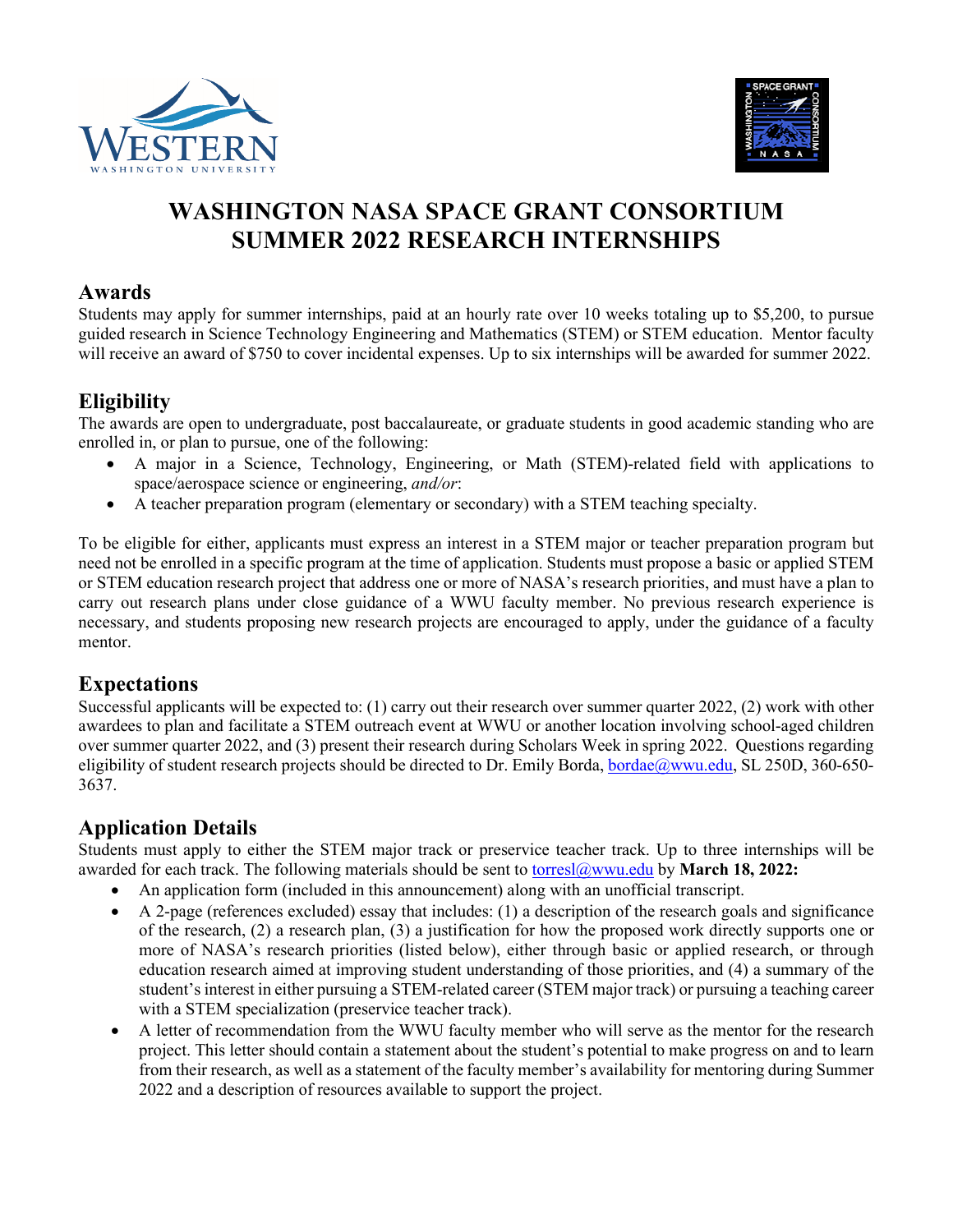## **Application Review**

A committee will review each application, examining the student's essay for evidence of the nature, extent and quality of the proposed research, the role the student plays in the research, the benefits that he or she will gain from this research experience, the student's ability to carry out the project with faculty supervision and the available resources, alignment of the research with one or more of NASA's research priorities, and the student's interest in/commitment to a future STEM career or future teaching career with a specialization in STEM.

Awards will be announced by **April 15, 2022.** All applicants will be notified by email.

## **NASA research priorities**

Students must link their research project to one or more of NASA's Mission Directorates, either through direct or applied research, or through education research intended to improve students' understanding of concepts related to NASA's priorities. Descriptions of NASA's Mission Directorates are provided below.

The **Science Mission Directorate (SMD)** expands the frontiers of Earth science, heliophysics, planetary science, and astrophysics. Using robotic observatories, explorer craft, ground-based instruments, and a peer-reviewed portfolio of sponsored research, SMD seeks knowledge about our solar system, the farthest reaches of space and time, and our changing Earth.

The **Aeronautics Research Mission Directorate (ARMD)** transforms aviation with research to dramatically reduce the environmental impact of flight and improves aircraft and operations efficiency while maintaining safety in increasingly crowded skies. ARMD also generates innovative aviation concepts, tools, and technologies for development and maturation by the aviation community.

The **Space Technology Mission Directorate (STMD)** pursues transformational technologies that have high potential for offsetting future mission risk, reducing cost, and advancing existing capabilities. STMD uses merit-based competition to conduct research and technology development, demonstration, and infusion of these technologies into NASA's missions and American industry. This mission directorate is being refocused as a new Exploration Research & Technology (ER&T) organization to support exploration as a primary customer.

The **Human Exploration and Operations Mission Directorate (HEOMD)** leads human exploration in and beyond low Earth orbit by developing new transportation systems and performing scientific research to enable sustained and affordable human life outside of Earth. HEOMD also manages space communication and navigation services for the Agency and its international partners.

Two examples of acceptable links to NASA's research priorities are below:

- *My research proposal is aimed at understanding how students develop small particle models and how they connect observable phenomena with those models. This is related to NASA's HEOMD research priorities in the fields of biophysics, combustion science, complex fluids, and materials science, in that all of these areas require an understanding of, and ability to model, properties of materials at the atomic/molecular level.*
- *My proposed research aims to measure the extent of subnival vegetation (plants growing between the treeline and snowline) in the area around Mount Everest, and across the Himalayan region, to better understand the response of vegetation to climate change. The primary datasets for this study will be images from NASA's Landsat satellites, which provide a record of vegetation coverage from 1993 to 2018. This project directly supports the priorities of NASA's Science Mission Directorate (SMD) by using NASA mission data to seek knowledge about our changing Earth,*

*Funding for these student awards is provided by NASA through the Washington Space Grant Consortium. The Washington NASA Space Grant Consortium is a statewide organization established and supported by NASA, with additional funds provided by state and private sources. The Consortium works to assure a productive future in space science and technology for Washington State and the nation. Our activities are designed to provide space-related education and research opportunities for the state's diverse population of pre-college, college, university and community learners.*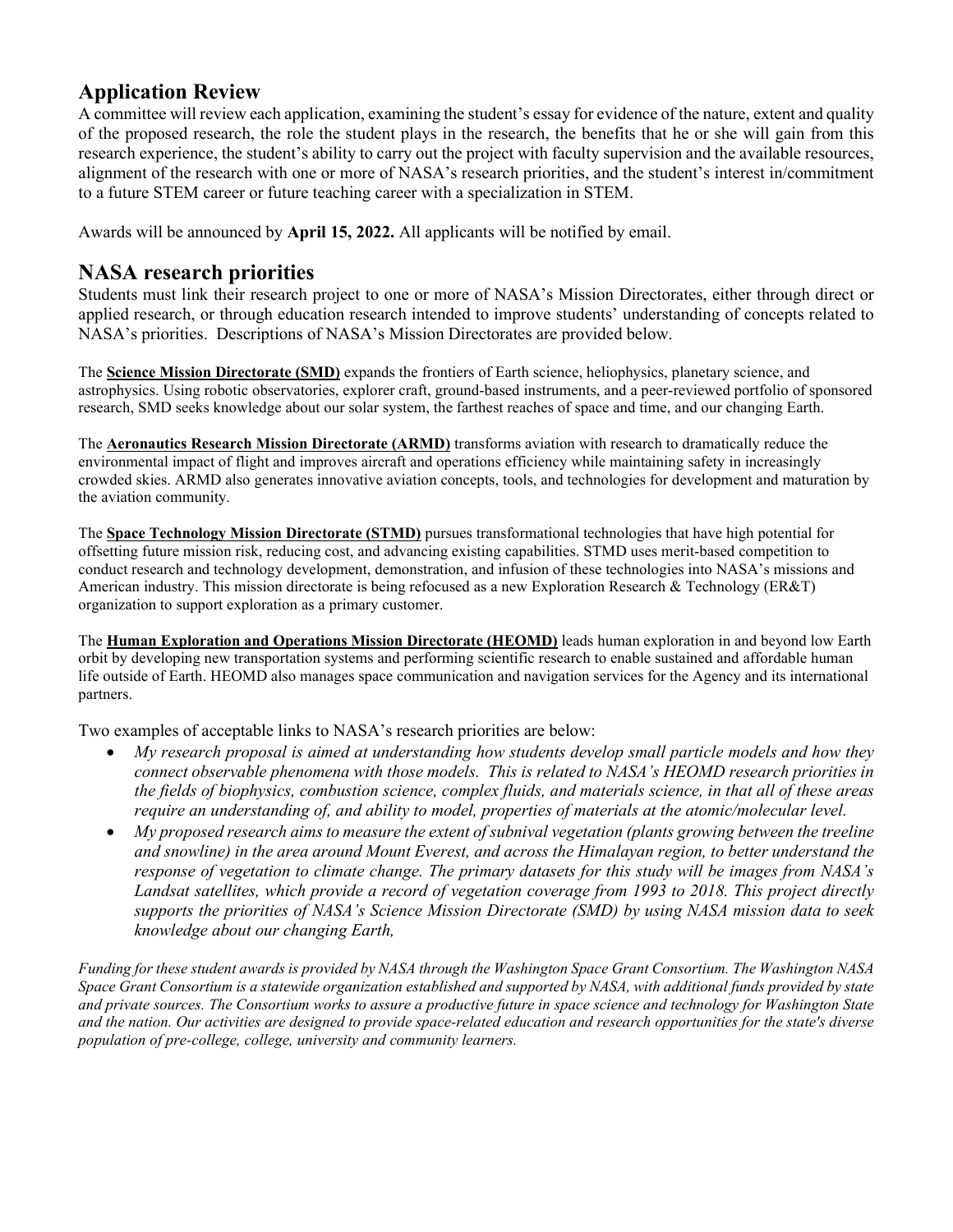# **WASHINGTON NASA SPACE GRANT CONSORTIUM 2022 SUMMER RESEARCH AWARDS**

## **APPLICATION FORM – Deadline 5pm, March 18, 2022**

| First Name                                  | Last Name                      |            |                                                                                                                      |
|---------------------------------------------|--------------------------------|------------|----------------------------------------------------------------------------------------------------------------------|
| Local Address: Street                       |                                |            |                                                                                                                      |
| City                                        | State Zip                      |            |                                                                                                                      |
|                                             | Local Phone WWU E-mail Address |            | US Citizen Yes $\Box$ No $\Box$                                                                                      |
| Estimated Graduation Month/Year Major Major |                                |            |                                                                                                                      |
|                                             |                                |            |                                                                                                                      |
| Faculty Mentor: Name                        |                                | Department | <u> 2008 - Johann John Stone, mars and de la provincia de la provincia de la provincia de la provincia de la pro</u> |

Select one track below. You need not commit to a teaching or STEM major/career at this time. If you are both a STEM major/premajor and interested in K-12 teaching, we recommend selecting the Teacher track.

 $\Box$  Teacher (include a statement of interest in teaching in your essay)  $\square$  STEM Major (include a statement of interest in STEM careers in your essay)

#### **ESSAY**

Describe your proposed research project, the progress you've made to date (if applicable) and your plans for the project period. Discuss your motivations for getting involved in research, how participating in research contributes to your education and to knowledge in your discipline. Summarize your research plan, including a timeline for activities (assume a 10-week quarter). Finally, include a statement of your teaching interests (if applying to the teacher preparation track) or STEM career interests (if applying to the STEM major track). Essays must be typed, single-spaced in 12-point font, and no longer than two pages, excluding references. Label each page with your name.

#### **LETTER OF RECOMMENDATION**

Have your faculty supervisor submit a signed letter of recommendation to accompany your application. Share the information on the next page with your faculty mentor.

#### **SUBMISSION**

Please submit your application and transcript to Lori.Torres@wwu.edu by **5pm, March 18, 2022.**

## **EXPECTATIONS**

If you are awarded an internship, you will be expected to work with other awardees to plan and facilitate an outreach event for school children during the award period. Upon completion of your project you will be expected to present your work in poster format during Scholars Week 2022. As part of the long-term assessment of this program, we also ask you to maintain a current address and student or employment status on file with the SMATE office. Your signature below signifies you understand these terms.

*Student Signature* \_\_\_\_\_\_\_\_\_\_\_\_\_\_\_\_\_\_\_\_\_\_\_\_\_\_\_\_\_\_\_\_\_\_\_\_\_\_\_\_\_ *Date* \_\_\_\_\_\_\_\_\_\_\_\_\_\_\_\_\_\_\_\_